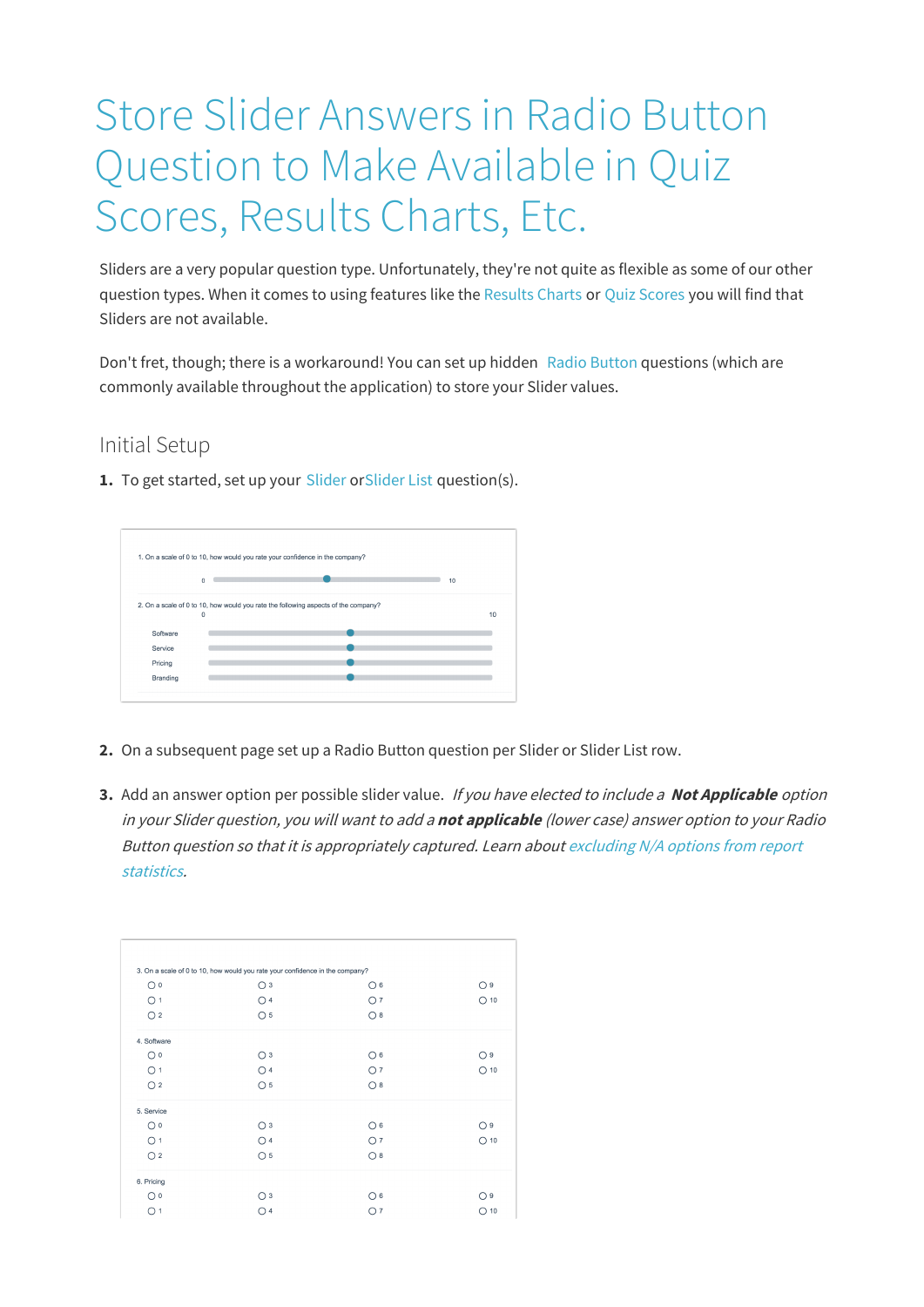## Store Slider Values in Radio Button Question

Now you're ready to set up each of your Radio Button question to automatically store the value of your Slider questions.

- **1.** To do so, edit your first Radio Button question and go to the **Layout** tab.
- **2.** Under the **Default Answer** field click the link to **Select a Merge Code** and select the question text of your first Slider question in the merge code wizard that appears.
- **3.** Click **Insert**. You will see that a merge code populates the field; this is used to automatically pull in and store the value from the Slider question you selected.

| Advanced                    |                                         |          |        |  |  |
|-----------------------------|-----------------------------------------|----------|--------|--|--|
| Default Answer              |                                         |          |        |  |  |
| [question("value"), id="3"] |                                         |          |        |  |  |
| Pages & Questions           | Search                                  | $\alpha$ | Close  |  |  |
| <b>Email Invite Fields</b>  | $\leftarrow$ Back<br>1. Slider Question |          |        |  |  |
| <b>About the Respondent</b> | <b>Question Answer</b>                  |          | Insert |  |  |
| <b>About the Survey</b>     |                                         |          |        |  |  |
| <b>About Your Account</b>   |                                         |          |        |  |  |

- **4.** Click **Save Question** when you are finished.
- **5.** Rinse and repeat for your other Slider or Slider List questions. In the case of the Slider List question, you will select the row header as opposed to the overall question.

## Test Your Implementation

Now you are ready to test to ensure that each of your radio button questions populates. To do so, simply grab your default survey link on your Share tab and respond to the survey.

|          | $\circ$                                                                            | 10 |
|----------|------------------------------------------------------------------------------------|----|
|          | 2. On a scale of 0 to 10, how would you rate the following aspects of the company? |    |
|          | $\mathbf 0$                                                                        | 10 |
| Software |                                                                                    |    |
| Service  |                                                                                    |    |
| Pricing  |                                                                                    |    |
| Branding |                                                                                    |    |
|          | <b>Next</b>                                                                        |    |
|          | 0%                                                                                 |    |

When everything looks good you can hide your Radio Button questions. The easiest way to do so is to set